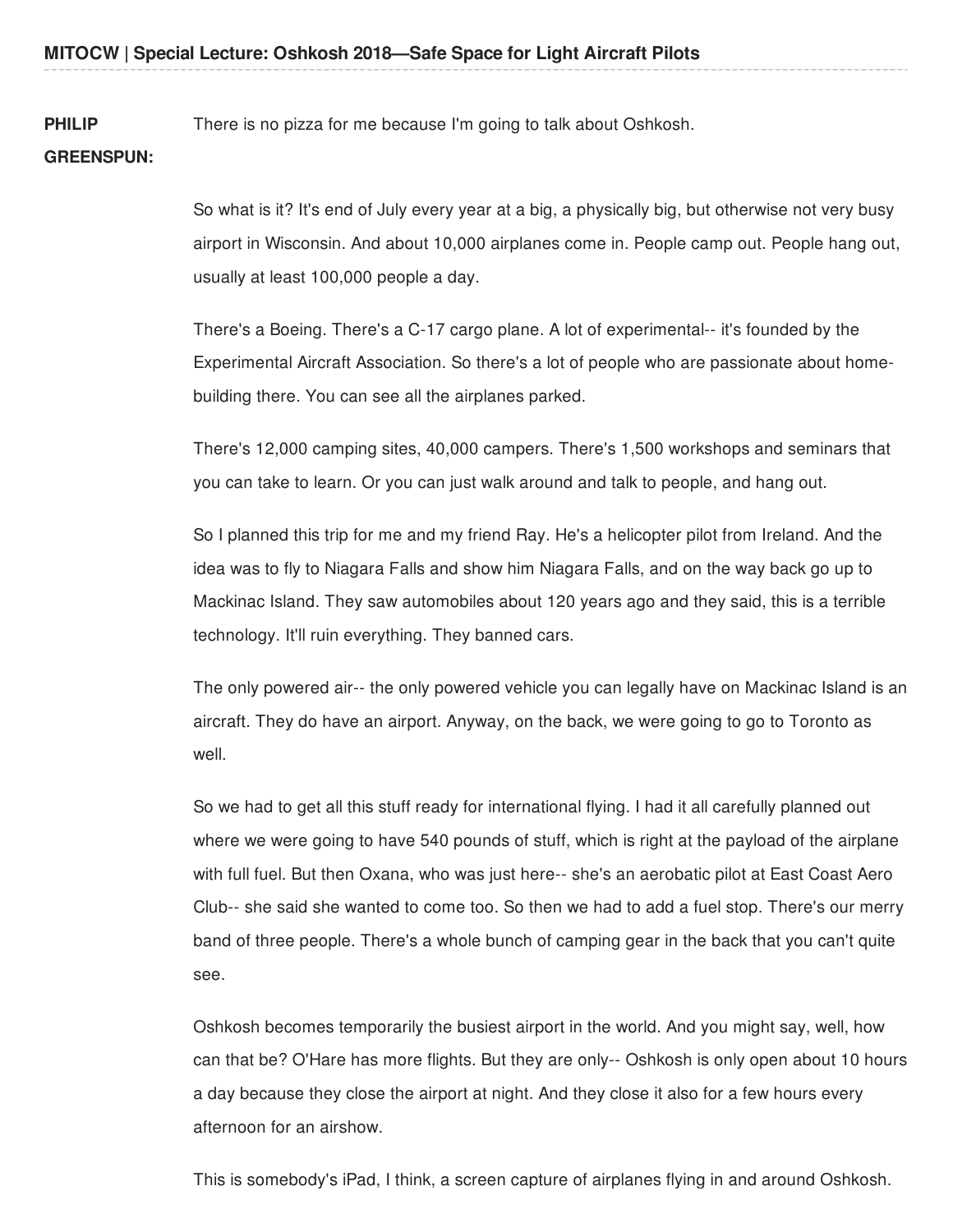And these are only the ones with the newest ADS-B out transponders. So it doesn't show, probably-- this is probably only 20% of the total airplanes.

This is somebody's iPad, I think, a screen capture of airplanes flying in and around Oshkosh.

You have special arrival rules. If you're not a sissy, then you have to fly in visually, circle around until it's your turn. And then they'll tell you you can't use the whole runway. You have to land on one of these dots. They'll say, land on the green dot.

If you are a sissy, you file IFR, get your IFR reservation with this DOS grade computer system, confirm it with this DOS grade computer system that nobody else wants to deal with, and then you get the whole runway, and you just land.

All right. Here's a picture of the multifunction display. No, actually, I guess this was in FlightAware later. This shows that we diverted a bit. From Bedford, we ended up going up to Watertown, New York, so we didn't-- we could have-- legally, we're instrument rated and everything. We could have flown through these rain showers. But it's always smarter just to go around if you can.

OK. So we flew over Niagara Falls. We landed. We had that whole runway to ourself, about 10,000-foot runway. And it's actually oriented east-west. So we actually just-- essentially, we could have done the same heading basically from Hanscom Field all the way to the end of the runway and where we turned off.

You get there. And there's just-- I don't know-- 30 P-51 Mustangs right next to your tent. There are people building this One Week Wonder, an RV kit, where you get to pull rivets. Oxana is actually here. And she can tell you about her experience helping to build that airplane. There you see your B1 bomber.

I love the antiques. Here's one from the late '20s, a Lincoln-Page airplane that has been recently restored and flying. There's that replica autogyro, a beautiful Cessna 170. That's an old Piper Comanche there on the right.

There's not a whole lot of helicopter action. There's a little bit. This is what's called a Safari Helicopter Kit. That's how you know that you have real confidence in your mechanical abilities if you build and then fly your own helicopter.

Piper Cub. This is a guy who stuck a Pratt and Whitney-- I think it's a Pratt-- PT6 engine into a Polish Wilga, a short field landing airplane. He added fuel tanks. It's such a fuel hog now that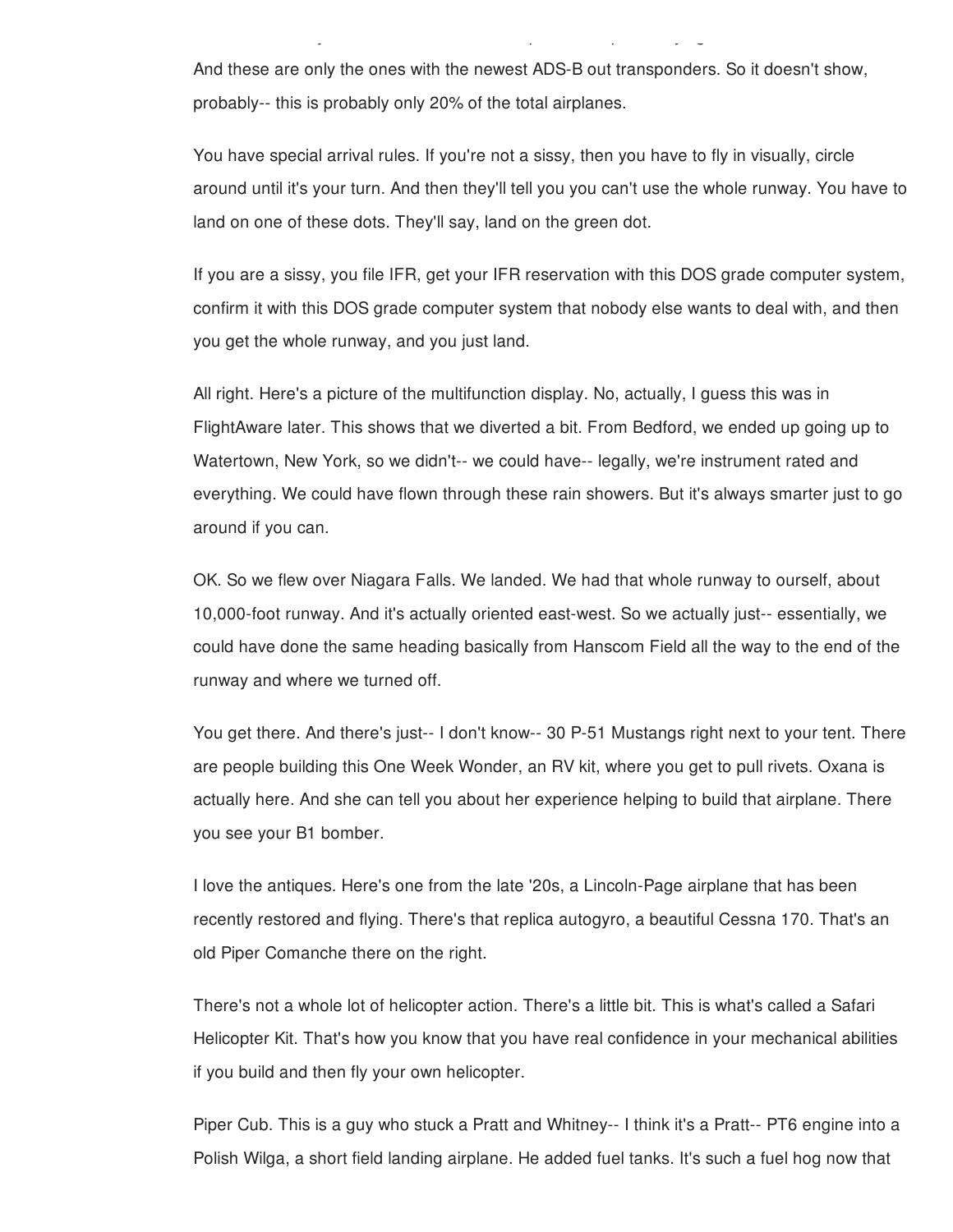he had to add extra fuel capacity in the struts and flies all around the west, going camping with his family.

All right. And that's called a Travel Air. There are a bunch of these. So these are airplanes from the '20s. People were just using them for transportation, throwing a friend in the back maybe and a tent and going and camping out at Oshkosh. So I think that's pretty cool.

There are only five of these Piaggio seaplanes, P136s, that still exist out of 63 that were built from 1948 to 1961. I saw two of them parked next to each other at Oshkosh. That's what makes it a unique experience.

Here's some kind of airplane doing a simulated bombing run. Meanwhile, a family is there in their personal DC-3 camping out.

Here's our little plane and the \$99 tent from Costco. It seemed like a great idea at the time. I think we have a slide on that.

OK. This kind of summarizes it. This is the unfortunate state of general aviation now. So we have the innovation showcase. And right in front of it, a Piper Seminole, which I think was certified in the 1970s and certainly a derivative of things going back a lot farther than that.

There were some interesting talks there, some heavy hitters. This guy Pat Anderson is a professor at Embry-Riddle. And he said actually that we haven't really seen anything in the electric aircraft world because in the early days of jets, they just took these piston airframes and stuck a jet engine in them. And they didn't perform that differently from the piston fighters. But then five years later, they had the swept wings and what we would recognize as the modern fighter jet. So it completely-- it was the jet engine did completely transform the aircraft, but not immediately.

So he said, you're seeing some of this now, where people take a little two-seat trainer and they remove the piston engine and put an electric motor with the propeller. But that's not really-- what we're really going to see are things that are much more like drones.

There is an Uber. There was a guy from Uber that was very interesting. Uber has aeronautical engineers working for them, designing aircraft, and then releasing the designs for free, hoping that people will make them. They're claiming that they're going to-- I don't know.

They've got to pay somebody off in the government to make this happen. 2023 they say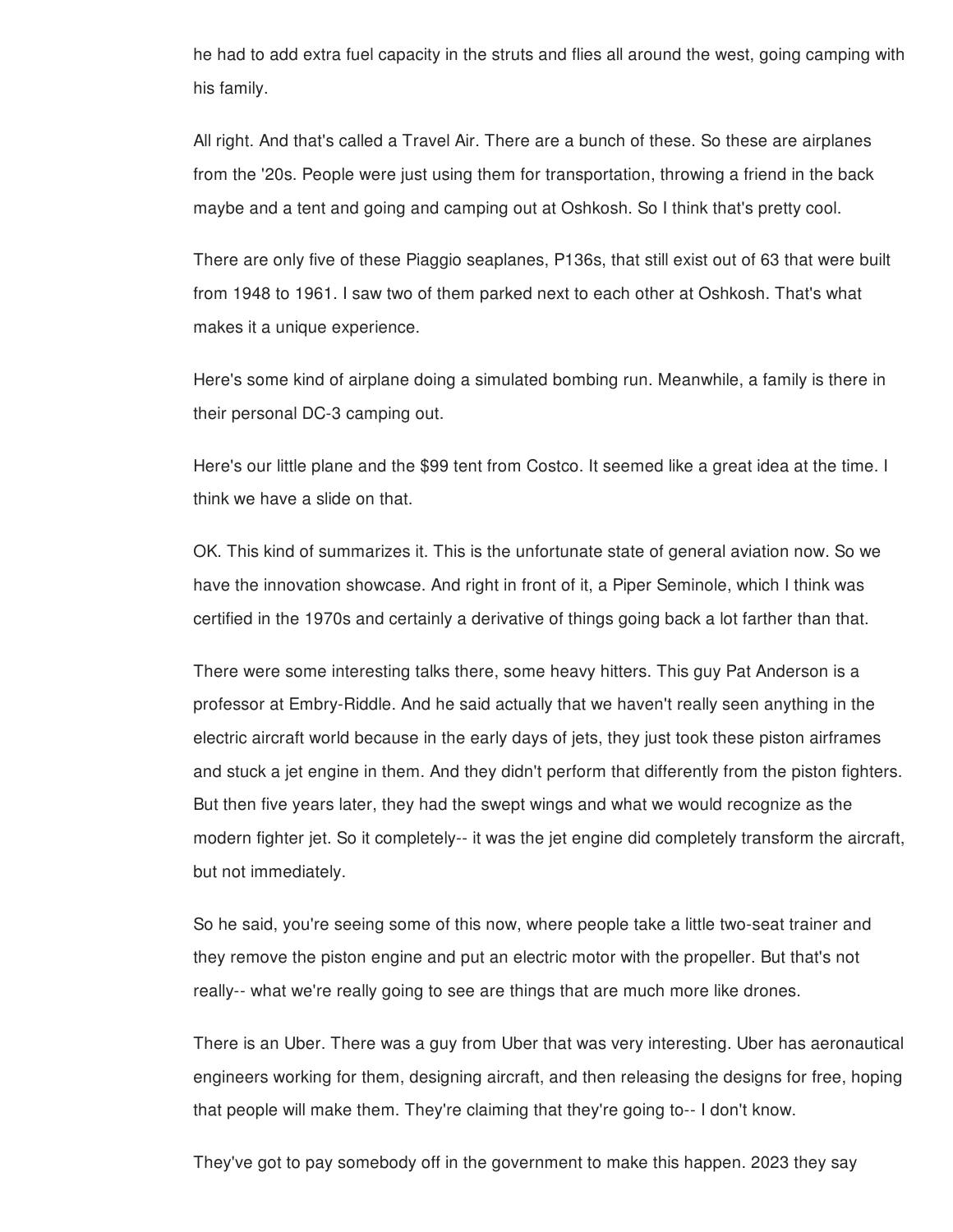they're going to be operating in Los Angeles. Their idea is that the world is going to be so congested that people will pay up happily to hop over the congestion in relatively short hops. So Uber is putting a lot of money into this. They have some partners like Airbus, Pipistrel, the Slovenian company. We'll see what happens.

So some round-the-world pilots were there. Actually, I don't know how many you guys know this, but Matt Guthmiller, who was an MIT-- between freshman and sophomore years became the youngest person ever to fly around the world in a Beechcraft Bonanza. I mean, he was in a Beechcraft Bonanza and he was the youngest person to fly around the world.

But there's also-- at Oshkosh, we met this guy Dick Rutan who flew around the world non-stop unrefueled in a plane designed by his brother Burt Rutan.

What else is Burt Rutan famous for besides designing aircraft? Does anybody know?

**AUDIENCE:** [INAUDIBLE]

**PHILIP** What?

**GREENSPUN:**

**AUDIENCE:** Wasn't he on like a spacecraft?

**PHILIP** Spacecraft, that's true. But yeah, spacecraft and aircraft, but what else?

**GREENSPUN:**

**AUDIENCE:** Canard planes.

**PHILIP GREENSPUN:** Canard planes, those are airplanes. Climate change denial. Look it up. He's got like a 100 page book about the scientific fraud of climate change.

> But anyway, Dick Rutan. And the other interesting thing is before this nine-day flight, he was engaged to be married to Jeana Yeager and supposedly what I heard at Oshkosh was that they have not spoken since they landed in 1986. So in nine days, there can be quite a change in a relationship apparently.

> We met this pilot Shaesta Waiz. I don't know if that's the correct pronunciation. She grew up in California and learned to fly relatively recently. And she also flew a Bonanza all the way around the world over 145 days. So that was interesting. She actually said it gets a little bit easier once you're out over the ocean from a weather point of view. She said except for the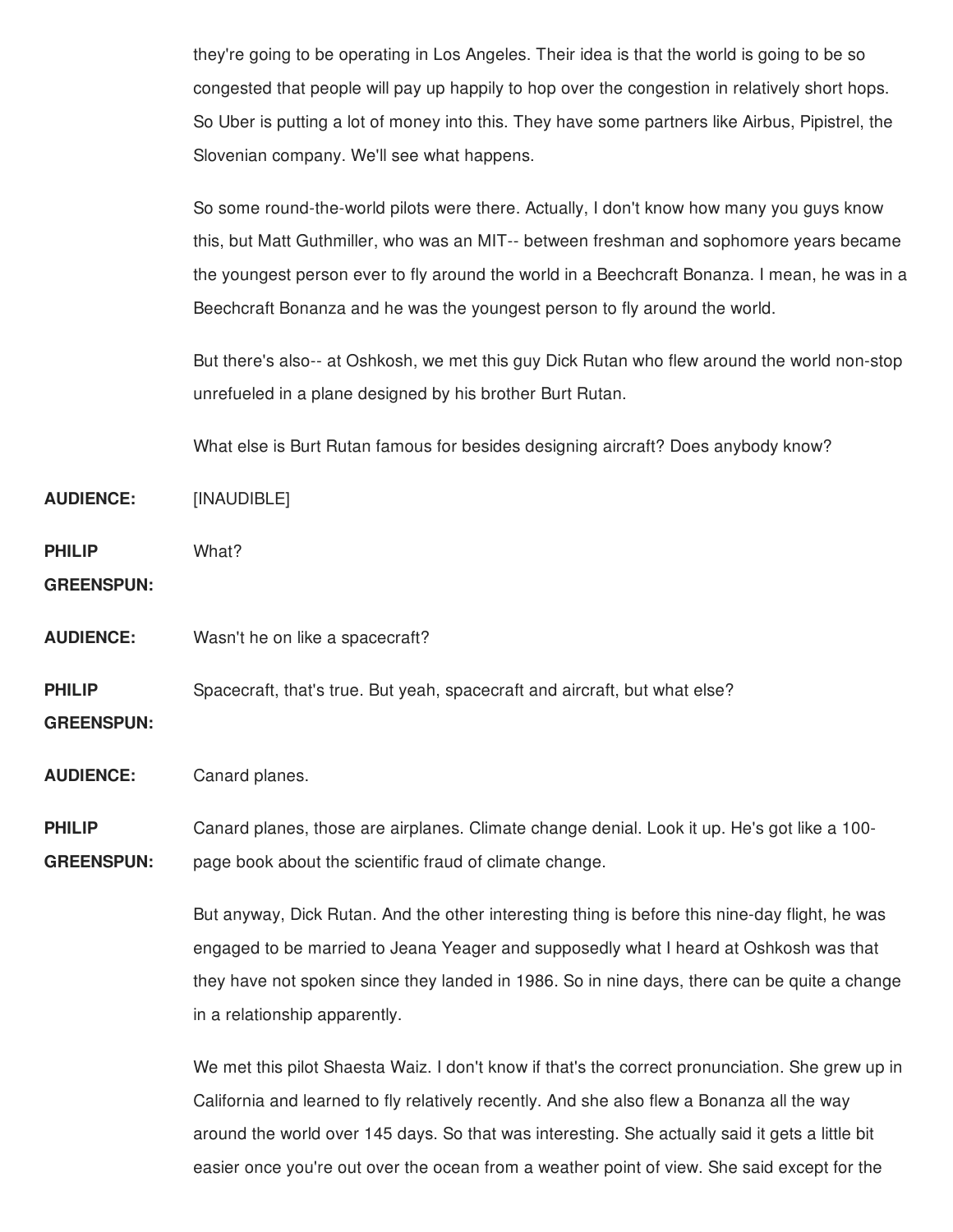Intertropical Convergence of the Equator, most weather is kind of a phenomenon of being over land.

To me, the most impressive round the world pilot, though, was actually an Italian guy that I met. He was in a Cirrus SR22. And he just flies to Oshkosh every year. He just loads up in Italy, turns the key, and goes. Every year, flies over the Atlantic, and then flies back to Italy when it's over.

So I thought that is actually the coolest thing, when it's not even an adventure. You're not going to write about it. You're not going to build a web page. You're not going to say you're changing the world or helping to achieve something. You're not going to set a record. You're just using your airplane for transportation. You want to get to Oshkosh. You have an airplane. So why should the fact that you're on a different continent stop you from doing it?

A lot of people have stopped doing home projects, home repairs. So Oshkosh, they actually have people that teach kids how to hammer, how to drill, how to cut sheet metal. There's a lot of great workshops there for kids.

We were over by the Pioneer Airport and the Museum. Here is the museum. They have a replica Wright Flyer, a whole area devoted to the Rutan designs. I don't know how many-- I don't know how many of you know the MIT spinoff Terrafugia. I guess-- I think it was 12-- at least 12 years ago, they said they were going to build a flying car. So I took a picture of this 1949 Taylor Aerocar, which is actually a certificated flying car and unfairly associated with Terrafugia.

So this guy is kind of an inspiration, I think-- Paul Poberezny, the founder of the Experimental Aircraft Association. He flew the most expensive and highest-performance aircraft of the day. He flew the P-51 Mustang, the P-38 Lightning. And then he came home and said, well, what's cool to do after flying a 12,000-pound-plus P-51 Mustang? Why not just go to the basement, get some plywood, nail it together, and build a really crummy plywood airplane? And that's what he did. So it just shows the joy.

You don't have to have a high-performance, state of the art airplane. If you build it yourself or you're goofing around, you can have fun. And he did. And he was a better pilot than [INAUDIBLE], I'm sure, in his P-51. So that made me think maybe we shouldn't be snobby about these home-built airplanes, because if it was good enough-- Poberezny had fun with it.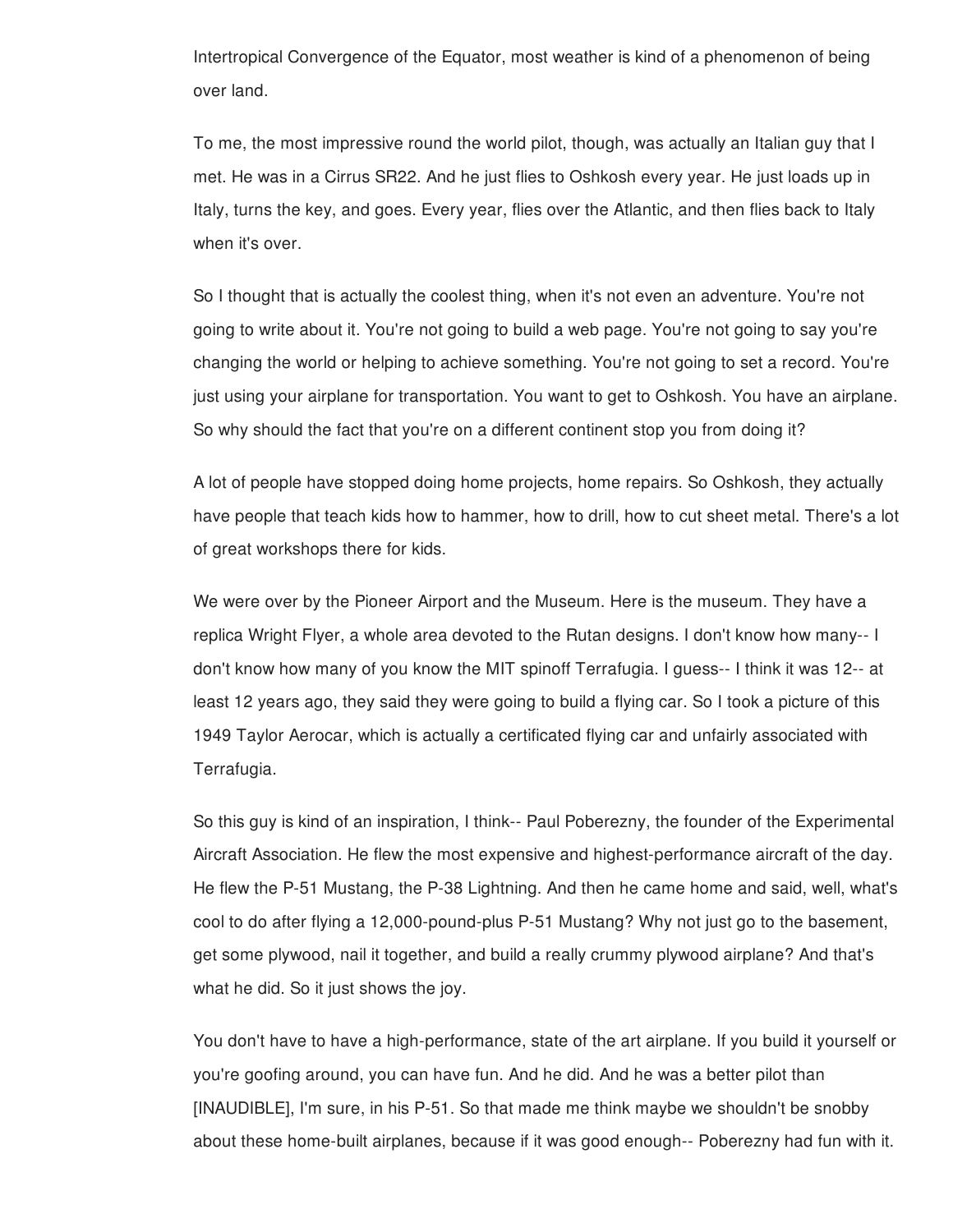All right. So here's some examples of home-builts. Up on the left there, there's some kind of canard velocity. These folks spent 15 years building this helicopter. And they had about 40 hours of flight time on it. So to me, in a good month at a flight school, a Robinson helicopter might fly 90 hours or 100 hours in just a month. So it's taken them 15 years plus to get to where a flight school would get in a month. But that's kind of not the point. It's not about efficiency apparently. That's Rotorway kit, I bet. And they modified it by sticking in a little tiny turbine engine.

This is another modification. This is an old Rutan design that became the Berkut with a big piston engine. This guy stuck a turbo jet engine in it.

Here's the company-- yeah, 42,000-- I think that doesn't include the engine, which is under 50. You can build your own little single-seat jet.

Cirrus was there. Cirrus actually has been kind of an industry-changing company. It didn't seem that way at the time, because it's very similar in performance to Mooneys and Pipers, and Cessnas. But they really have revolutionized the way that families buy airplanes now. And they've got over 7,000 of them.

The parachute is, I think, critical to getting modern people to accept this design. And also the glass cockpit does make life easier. Although, everybody else has caught up there.

Here's the Icon A5. They have the same booth every year. A huge amount of excitement. People love it. A lot of people have ordered it.

They haven't figured out how to build it. The price has gone up to the point where you can almost by a Cessna Caravan on floats with a jet engine for the same price.

Here is a retired Air Force and Southwest Airlines pilot with his electric self-launching Pipistrel glider. Pipistrel is the company to watch. They do a lot of interesting stuff in Slovenia, especially with electrics.

This is not the kind of radar picture you want to see when you're in a \$99 tent. I will say to Costco that it did hold up remarkably well. But it was scary.

The seaplane base a few miles away from Oshkosh. They have the Oshkosh seaplane base. I think it's on Lake Winnebago. So you take a shuttle bus or you drive over there if you have a rental car. So you'll see-- they call it the quiet part of Oshkosh. It's quiet because you only hear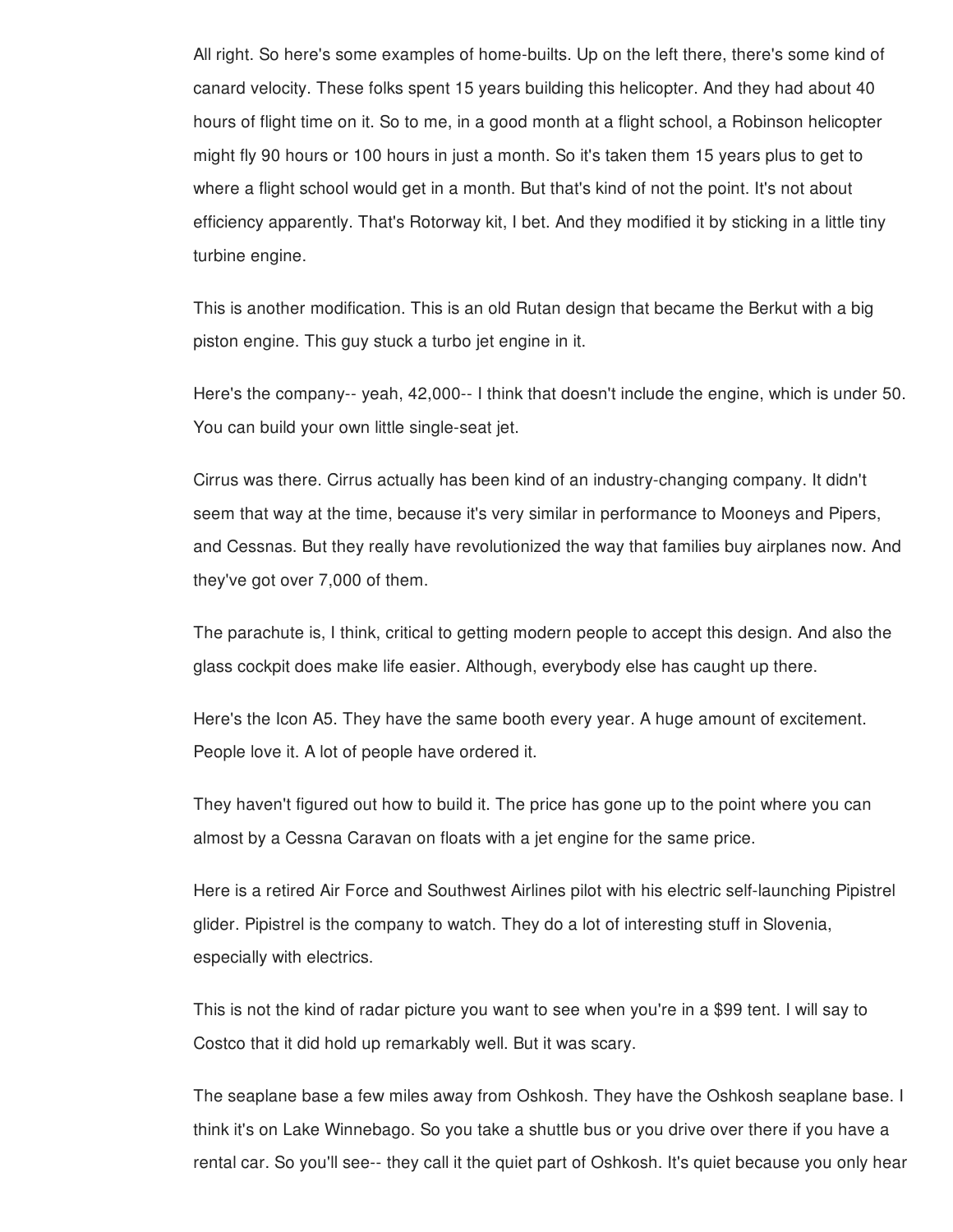about three or four aircraft engines running at any one time and maybe two takeoffs or landings. They have four hangars, vendors.

If you want to take your dog in an unpressurized airplane up to 18,000 feet, you can buy this kit. I don't know what our golden retriever would say about that.

There's affinity groups for different slices. Here's a woman who just like-- just for female pilots to Mooneys.

Air shows every day. My favorite acts actually were-- I did like the GameBird. That was cool. But I also liked these first two were kind of regular family airplanes just being pushed to their limits. It wouldn't be legal just to go out and do that in a Baron, because you can't do acrobatics. But he'll put it into experimental category, and then just fly it right up to the G limits for which it was designed. And it's amazing to see what these ordinary family or business airplanes can do when pushed.

There were-- one thing that's interesting, about 150 Beechcraft aerobatic Bonanzas were built. They were strengthened. And it is legal to do aerobatics in your four-seat Bonanza.

Night airshow. I guess that's worth showing. It is so unusual. They had explosives and fireworks mounted on aircraft. They fly around at night, shooting fireworks off. I guess you may have to view that on your own, which isn't so bad.

A lot of warbirds. Everything from World War II is still flying pretty much at Oshkosh. That Grumman Tigercat on the right, I'd never even heard of that airplane until I saw it at Oshkosh.

That's-- I think this is EAA's own B-17, which they fly around and sell rides in and stuff.

Oh, and up on the top right is a flying 1/3 Scale B-17 that some crazy guy spent 15 years building or more.

That's EAA. Also, they have a B-29.

Up there at the top right is my friend Eric with his personal-- I guess he's in the foundation with a few other people, but essentially a personal DC-3. Oh, and he's flying that to Europe this year for the 50th Anniversary of D-day. Is it the 50th? No, it can't be.

**AUDIENCE:** 75th.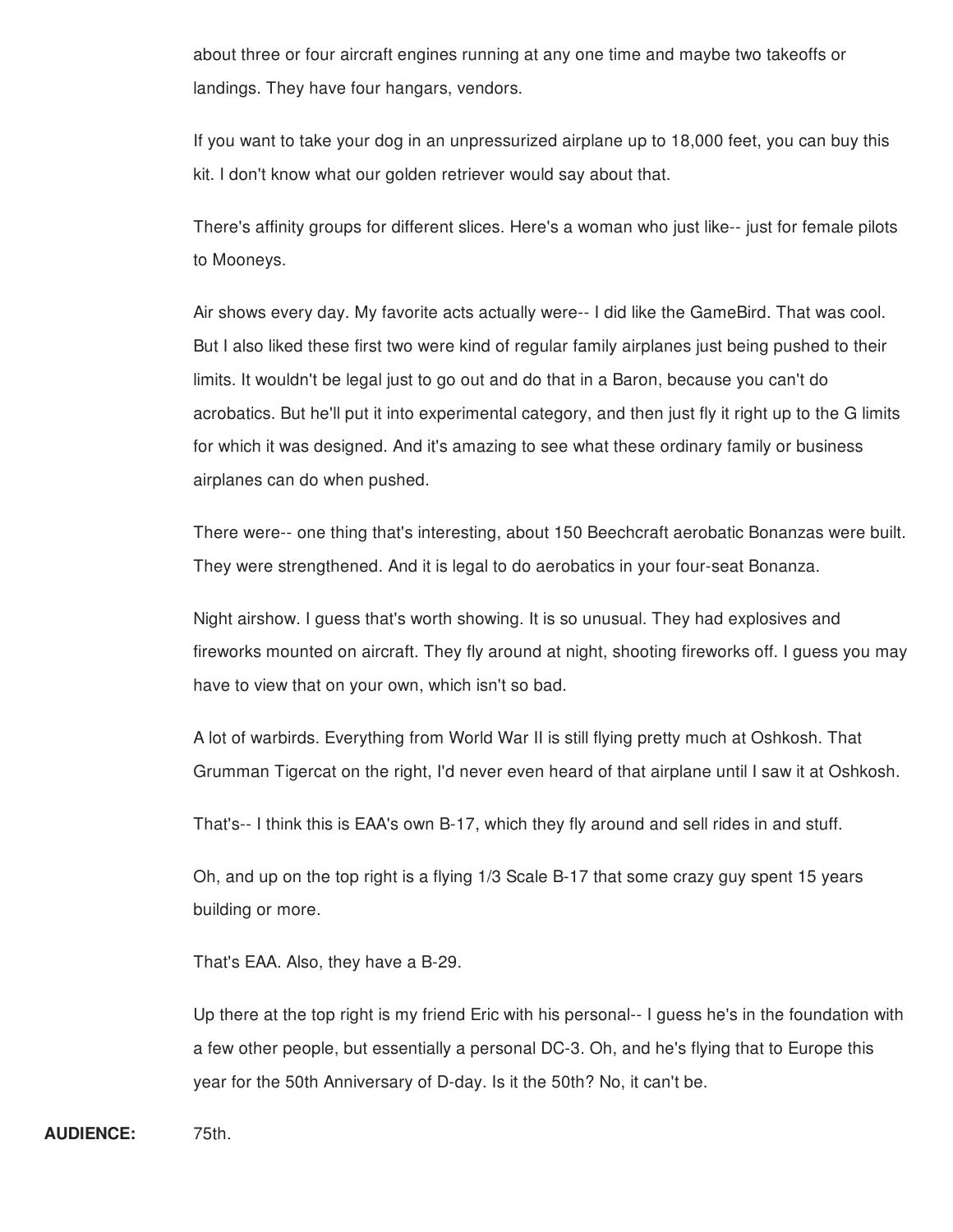**PHILIP GREENSPUN:** What? 75th. Sorry. Thank you. I was a math undergrad. Good illustration of the value of a Course 18 degree. And actually, when I was an undergrad, people said, how will you ever get a job if you're a math major? The engineers all said that. Well, we said, well, we can become actuaries. We can become actuaries.

> There was a group of folks who were passionate about warbirds down in the south. And they called their organization the Confederate Air Force. Well, they've had to change that now. Now they're the Commemorative Air Force. And they're big into-- they brought the Tuskegee Airmen, some of the remaining P-51 guys from World War II there.

I gave a talk with NOAA. That's Kate from NOAA trying to get volunteer pilots to fly sea turtles back from Cape Cod and other northern places to Florida.

Sunday morning, it was time to leave. For me, I saw 30% of what we'd hoped to see and 1% of what there was to see. As you can see from the right, that One Week Wonder's coming together. It actually did fly, I believe, on Sunday. So they got it built in seven or eight days.

We went to Mackinac Island, beautiful place up near the Canadian border. Everything's horsedrawn or a bicycle. A fun place to go in the airplane. We went and landed in the Toronto City Island Airport, which is right in front of the downtown. We had Chinese food, saw the aquarium, landed back in Bedford.

So we burned off 15 hours of Hobbs time. Split by three people, that wouldn't be too horrible. It was about \$3,000 at retail. Next year, I think it might be time to go JetBlue.

So the summary is that even as the regulation has made light aircraft almost as expensive to operate commercially at least or for charter as the big aircraft, but Oshkosh keeps growing every year. More people are passionate about it. So what you're seeing in the aircraft world is like the very high end and the very low end are kind of prospering.

This is Oxana's thing. She asked everybody like, what brings you to Oshkosh? And they always said, the people, I love talking to the people here. And I feel that way, too. People go year after year. There's a whole bunch of links here in the presentation.

And finally, what I like most about it is-- and the reason I'm going back, I think, is it's my safe space. Outside of this room if I tell people I like to go over to Hanscom Field and fly this little four-seat airplane with a piston engine, they're horrified. They think that that's just so dumb. You could just drive in New York in your Honda. You could get a ticket on JetBlue for no